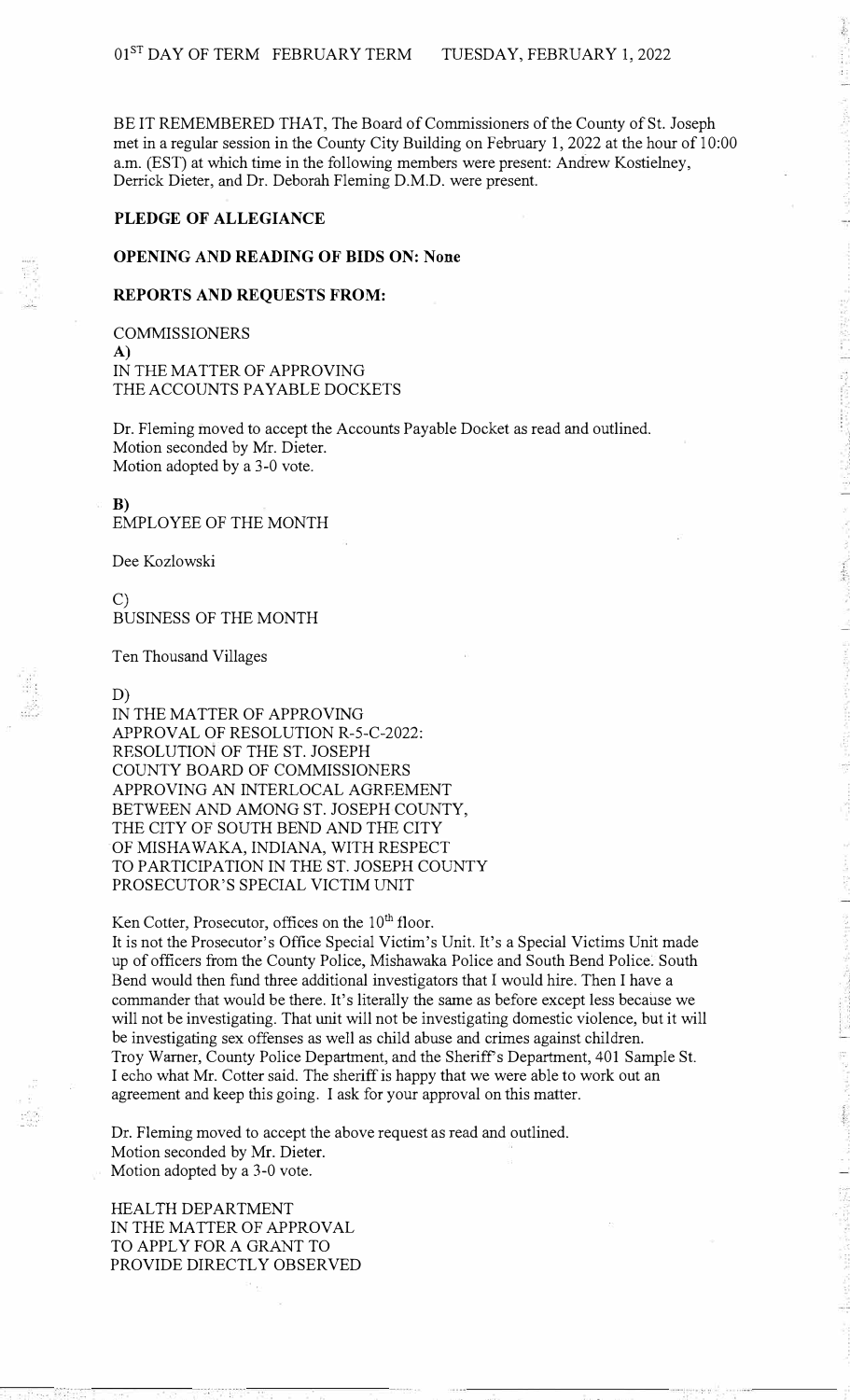THERAPY AND DIRECTLY OBSERVED PREVENTATIVE THERAPY FOR HIGH-RISK CONTACTS OF TB PATIENTS

This is a request to apply for the above-mentioned grant. This would be from October 1, 2021, thru September 20, 2022. There is no match requirement.

Dr. Fleming moved to accept the above request as read and outlined. Motion seconded by Mr. Dieter. Motion adopted by a 3-0 vote.

# **OLD BUSINESS:**

No action taken.

A)

IN THE MATTER OF APPROVING RESOLUTION R-3-C-2022: RESOLUTION OF THE ST JOSEPH COUNTY BOARD OF COMMISSIONERS ESTABLISHING THE INTENT TO AMEND THE INTERLOCAL AGREEMENT FOR THE ADMINISTRATION OF SOLID WASTE MANAGEMENT DISTRICT USER FEES

B)

IN THE MATTER OF APPROVING A SECOND AMENDMENT TO INTERLOCAL AGREEMENT OF THE ADMINISTRATION OF SOLID WASTE MANAGEMENT DISTRICT ACCOUNT SERVICES

C)

IN THE MATTER OF APPROVING RESOLUTION R-4-C-2022: RESOLUTION OF THE ST JOSEPH COUNTY BOARD OF COMMISSIONERS ESTABLISHING THE INTENT OF SOLID WASTE MANAGEMENT DISTRICT USER FEES

D)

IN THE MATTER OF APPROVING EXTENSION TO INTERLOCAL AGREEMENT FOR THE COLLECTION OF SOLID WASTE MANAGEMENT DISTRICT USER FEES